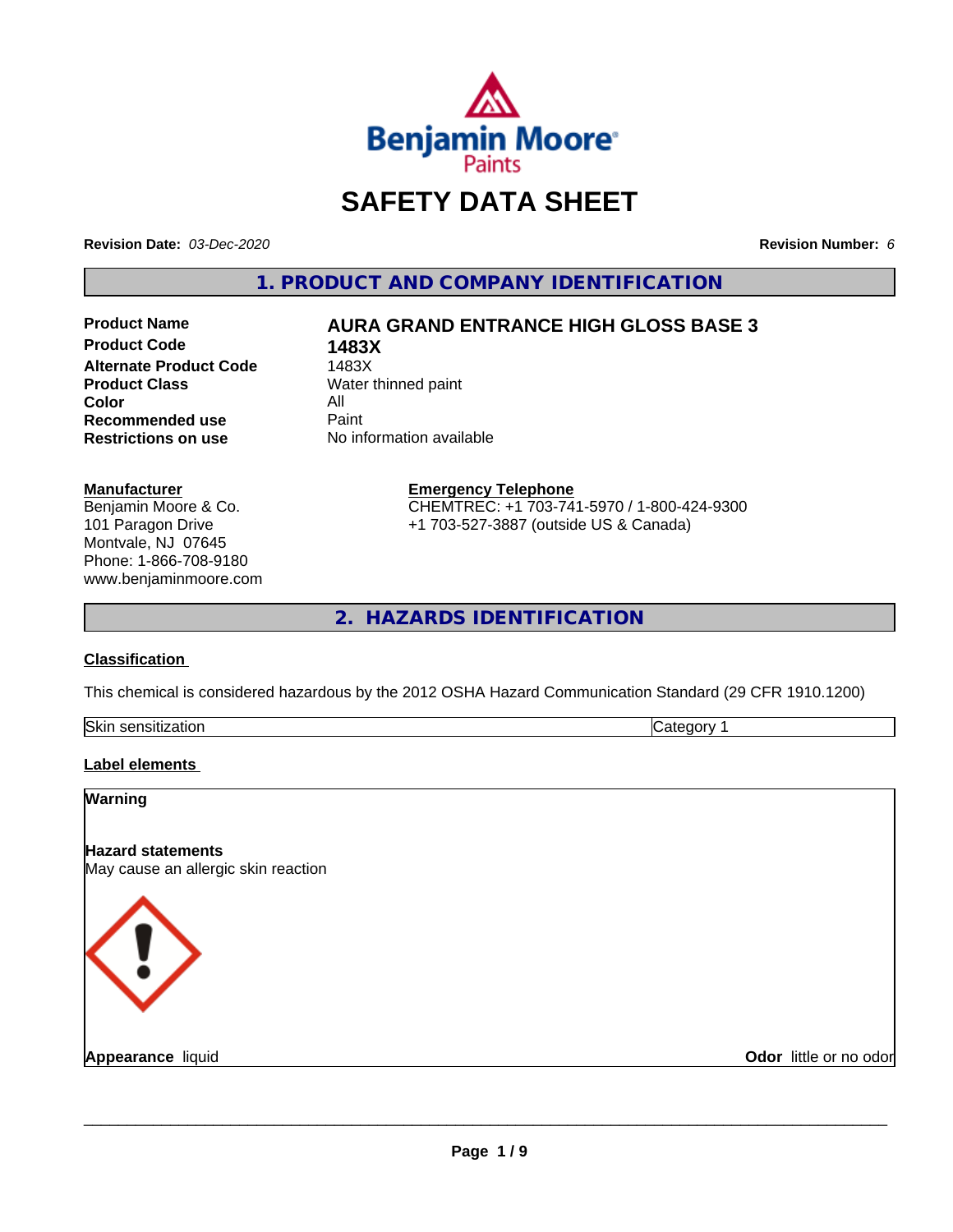#### **Precautionary Statements - Prevention**

Avoid breathing dust/fume/gas/mist/vapors/spray Contaminated work clothing should not be allowed out of the workplace Wear protective gloves

#### **Skin**

IF ON SKIN: Wash with plenty of soap and water If skin irritation or rash occurs: Get medical advice/attention Wash contaminated clothing before reuse

#### **Precautionary Statements - Disposal**

Dispose of contents/container to an approved waste disposal plant

#### **Hazards not otherwise classified (HNOC)**

Not applicable

**Other information**

No information available

Avoid breathing vapors or mists

 **WARNING:** This product contains isothiazolinone compounds at levels of <0.1%. These substances are biocides commonly found in most paints and a variety of personal care products as a preservative. Certain individuals may be sensitive or allergic to these substances, even at low levels.

\_\_\_\_\_\_\_\_\_\_\_\_\_\_\_\_\_\_\_\_\_\_\_\_\_\_\_\_\_\_\_\_\_\_\_\_\_\_\_\_\_\_\_\_\_\_\_\_\_\_\_\_\_\_\_\_\_\_\_\_\_\_\_\_\_\_\_\_\_\_\_\_\_\_\_\_\_\_\_\_\_\_\_\_\_\_\_\_\_\_\_\_\_

## **3. COMPOSITION INFORMATION ON COMPONENTS**

| <b>Chemical name</b>                              | <b>CAS No.</b> | Weight-%     |
|---------------------------------------------------|----------------|--------------|
| Titanium dioxide                                  | 13463-67-7     |              |
| Polyalkylene glycol alkyl ether                   |                |              |
| $1,7$ -diol, 2,4,7,9-<br>Tetramethyl-5-decyne-4,7 | 126-86-3       | - U.5<br>J.I |

|                                                  | 4. FIRST AID MEASURES                                                                                                                                                                                                               |
|--------------------------------------------------|-------------------------------------------------------------------------------------------------------------------------------------------------------------------------------------------------------------------------------------|
| <b>General Advice</b>                            | No hazards which require special first aid measures.                                                                                                                                                                                |
| <b>Eye Contact</b>                               | Rinse thoroughly with plenty of water for at least 15 minutes and consult a<br>physician.                                                                                                                                           |
| <b>Skin Contact</b>                              | Wash off immediately with soap and plenty of water while removing all<br>contaminated clothes and shoes. If skin irritation persists, call a physician. Wash<br>clothing before reuse. Destroy contaminated articles such as shoes. |
| <b>Inhalation</b>                                | Move to fresh air. If symptoms persist, call a physician.                                                                                                                                                                           |
| Ingestion                                        | Clean mouth with water and afterwards drink plenty of water. Consult a physician<br>if necessary.                                                                                                                                   |
| <b>Most Important</b><br><b>Symptoms/Effects</b> | May cause allergic skin reaction.                                                                                                                                                                                                   |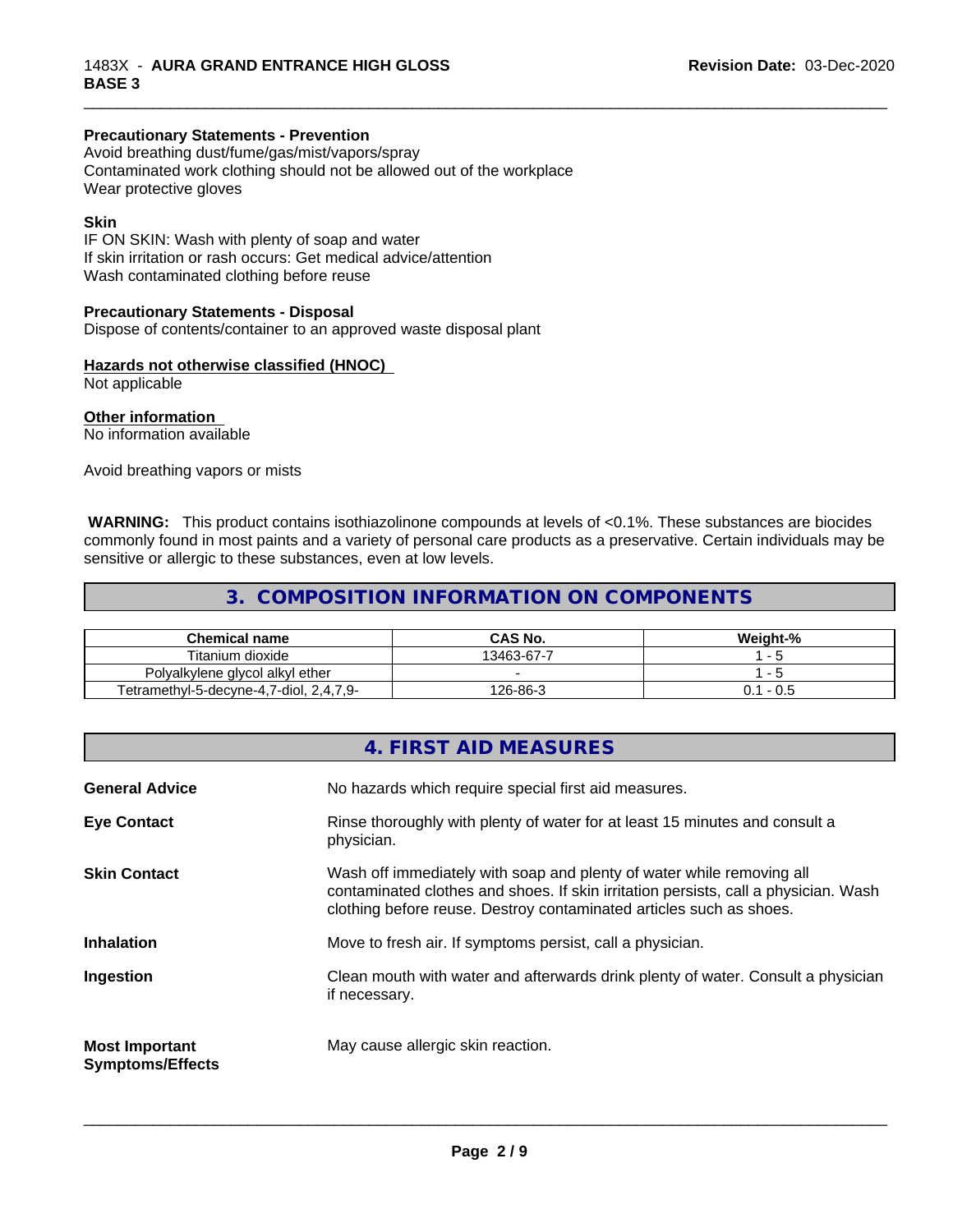| <b>Notes To Physician</b>                                                        | Treat symptomatically. |                                                                      |                                                                                                                 |  |
|----------------------------------------------------------------------------------|------------------------|----------------------------------------------------------------------|-----------------------------------------------------------------------------------------------------------------|--|
| 5. FIRE-FIGHTING MEASURES                                                        |                        |                                                                      |                                                                                                                 |  |
| <b>Suitable Extinguishing Media</b>                                              |                        |                                                                      | Use extinguishing measures that are appropriate to local<br>circumstances and the surrounding environment.      |  |
| Protective equipment and precautions for firefighters                            |                        | and full protective gear.                                            | As in any fire, wear self-contained breathing apparatus<br>pressure-demand, MSHA/NIOSH (approved or equivalent) |  |
| <b>Specific Hazards Arising From The Chemical</b>                                |                        | Closed containers may rupture if exposed to fire or<br>extreme heat. |                                                                                                                 |  |
| <b>Sensitivity to mechanical impact</b>                                          |                        | No                                                                   |                                                                                                                 |  |
| Sensitivity to static discharge                                                  |                        | No                                                                   |                                                                                                                 |  |
| <b>Flash Point Data</b><br>Flash point (°F)<br>Flash Point (°C)<br><b>Method</b> |                        | Not applicable<br>Not applicable<br>Not applicable                   |                                                                                                                 |  |
| <b>Flammability Limits In Air</b>                                                |                        |                                                                      |                                                                                                                 |  |
| Lower flammability limit:<br><b>Upper flammability limit:</b>                    |                        | Not applicable<br>Not applicable                                     |                                                                                                                 |  |
| Health: 1<br><b>NFPA</b>                                                         | Flammability: 0        | <b>Instability: 0</b>                                                | <b>Special: Not Applicable</b>                                                                                  |  |
| <b>NFPA Legend</b><br>0 - Not Hazardous                                          |                        |                                                                      |                                                                                                                 |  |

\_\_\_\_\_\_\_\_\_\_\_\_\_\_\_\_\_\_\_\_\_\_\_\_\_\_\_\_\_\_\_\_\_\_\_\_\_\_\_\_\_\_\_\_\_\_\_\_\_\_\_\_\_\_\_\_\_\_\_\_\_\_\_\_\_\_\_\_\_\_\_\_\_\_\_\_\_\_\_\_\_\_\_\_\_\_\_\_\_\_\_\_\_

- 1 Slightly
- 2 Moderate
- 3 High
- 4 Severe

*The ratings assigned are only suggested ratings, the contractor/employer has ultimate responsibilities for NFPA ratings where this system is used.*

*Additional information regarding the NFPA rating system is available from the National Fire Protection Agency (NFPA) at www.nfpa.org.*

## **6. ACCIDENTAL RELEASE MEASURES**

| <b>Personal Precautions</b>      | Avoid contact with skin, eyes and clothing. Ensure adequate ventilation.                             |
|----------------------------------|------------------------------------------------------------------------------------------------------|
| <b>Other Information</b>         | Prevent further leakage or spillage if safe to do so.                                                |
| <b>Environmental precautions</b> | See Section 12 for additional Ecological Information.                                                |
| <b>Methods for Cleaning Up</b>   | Soak up with inert absorbent material. Sweep up and shovel into suitable<br>containers for disposal. |
|                                  |                                                                                                      |

## **7. HANDLING AND STORAGE**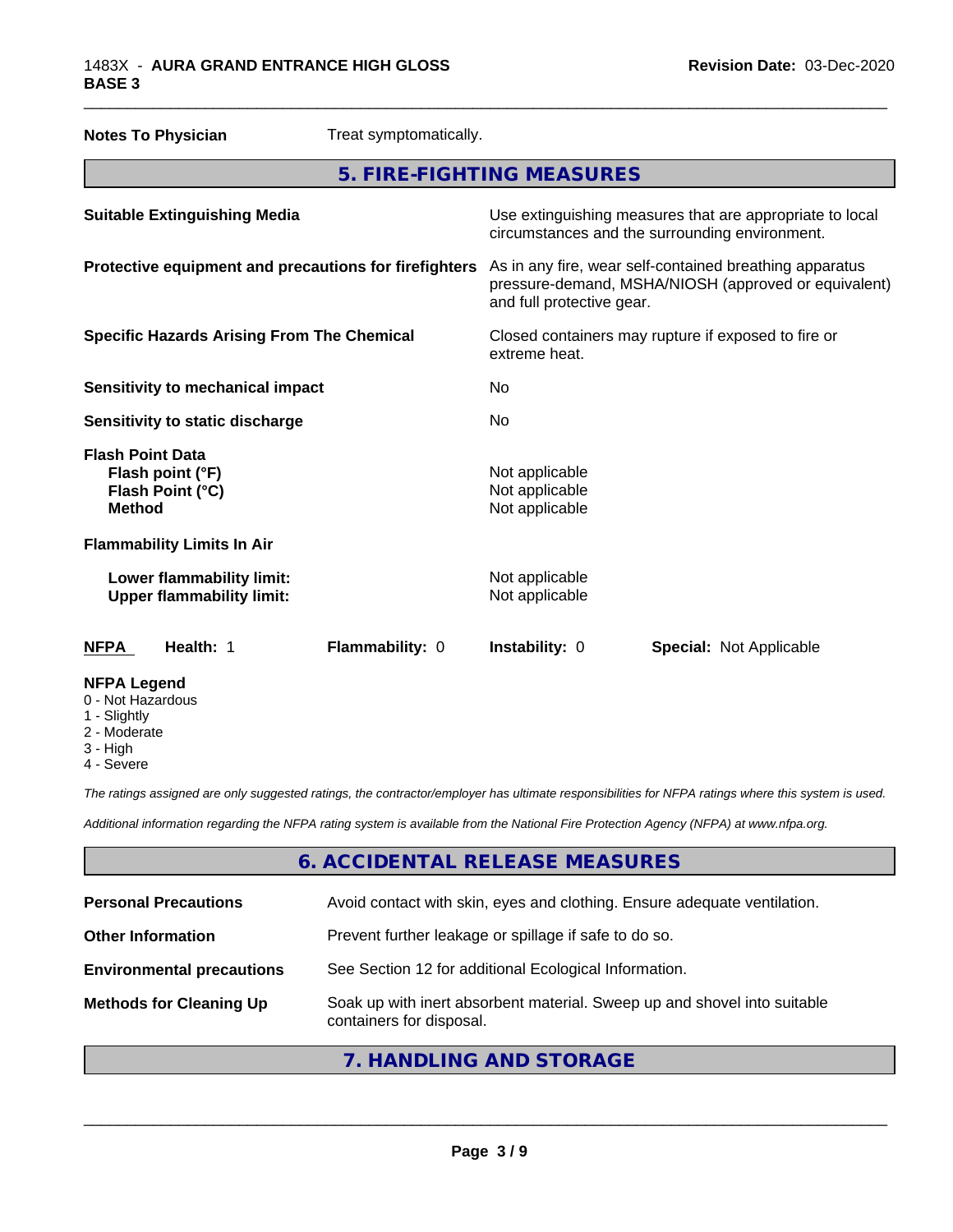| <b>Handling</b>               | Avoid contact with skin, eyes and clothing. Avoid breathing vapors, spray mists or<br>sanding dust. In case of insufficient ventilation, wear suitable respiratory<br>equipment. |  |
|-------------------------------|----------------------------------------------------------------------------------------------------------------------------------------------------------------------------------|--|
| <b>Storage</b>                | Keep container tightly closed. Keep out of the reach of children.                                                                                                                |  |
| <b>Incompatible Materials</b> | No information available                                                                                                                                                         |  |
|                               |                                                                                                                                                                                  |  |

\_\_\_\_\_\_\_\_\_\_\_\_\_\_\_\_\_\_\_\_\_\_\_\_\_\_\_\_\_\_\_\_\_\_\_\_\_\_\_\_\_\_\_\_\_\_\_\_\_\_\_\_\_\_\_\_\_\_\_\_\_\_\_\_\_\_\_\_\_\_\_\_\_\_\_\_\_\_\_\_\_\_\_\_\_\_\_\_\_\_\_\_\_

## **8. EXPOSURE CONTROLS/PERSONAL PROTECTION**

#### **Exposure Limits**

| <b>Chemical name</b> | <b>ACGIH T' `</b>   | <b>DEI</b><br>^פ⊔∧<br>- - -<br>.                     |
|----------------------|---------------------|------------------------------------------------------|
| dioxide<br>ı itanıum | <b>TIMA</b><br>ിd/m | $\mathbf{r}$<br>ma/m <sup>3</sup><br>v<br><b>v</b> v |

#### **Legend**

ACGIH - American Conference of Governmental Industrial Hygienists Exposure Limits OSHA - Occupational Safety & Health Administration Exposure Limits N/E - Not Established

#### **Engineering Measures** Ensure adequate ventilation, especially in confined areas.

#### **Personal Protective Equipment**

| <b>Eye/Face Protection</b>    | Safety glasses with side-shields.                                        |
|-------------------------------|--------------------------------------------------------------------------|
| <b>Skin Protection</b>        | Protective gloves and impervious clothing.                               |
| <b>Respiratory Protection</b> | In case of insufficient ventilation wear suitable respiratory equipment. |
| <b>Hygiene Measures</b>       | Avoid contact with skin, eyes and clothing. Remove and wash contaminated |

## **9. PHYSICAL AND CHEMICAL PROPERTIES**

clothing before re-use. Wash thoroughly after handling.

| Appearance<br>Odor                | liquid<br>little or no odor |
|-----------------------------------|-----------------------------|
| <b>Odor Threshold</b>             | No information available    |
| Density (Ibs/gal)                 | $9.0 - 9.1$                 |
| <b>Specific Gravity</b>           | $1.08 - 1.10$               |
| рH                                | No information available    |
| <b>Viscosity (cps)</b>            | No information available    |
| Solubility(ies)                   | No information available    |
| <b>Water solubility</b>           | No information available    |
| <b>Evaporation Rate</b>           | No information available    |
| Vapor pressure                    | No information available    |
| Vapor density                     | No information available    |
| Wt. % Solids                      | $35 - 45$                   |
| Vol. % Solids                     | $30 - 40$                   |
| Wt. % Volatiles                   | $55 - 65$                   |
| Vol. % Volatiles                  | $60 - 70$                   |
| <b>VOC Regulatory Limit (g/L)</b> | $50$                        |
| <b>Boiling Point (°F)</b>         | 212                         |
| <b>Boiling Point (°C)</b>         | 100                         |
| Freezing point (°F)               | 32                          |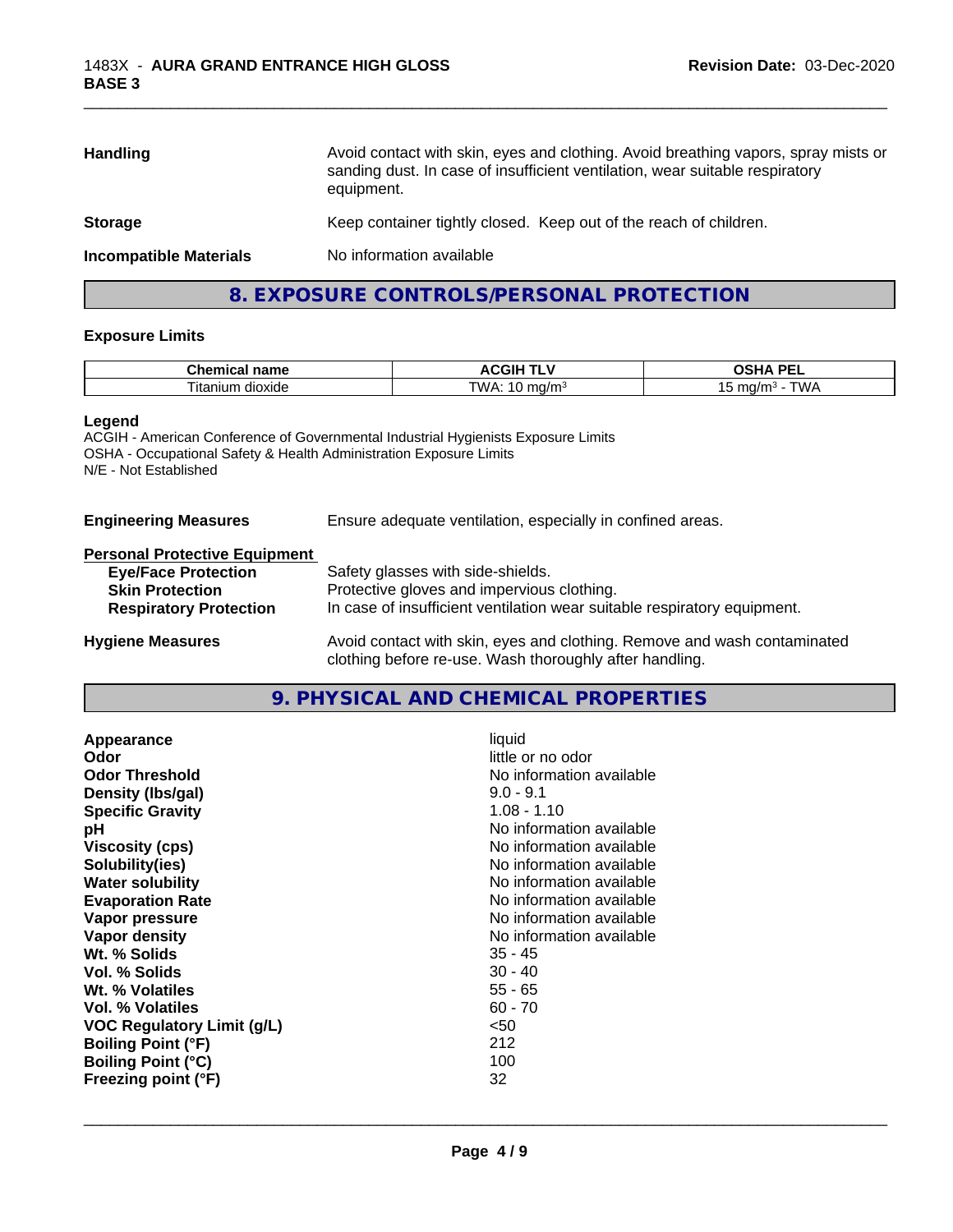| <b>Freezing Point (°C)</b>           | 0                        |
|--------------------------------------|--------------------------|
| Flash point (°F)                     | Not applicable           |
| Flash Point (°C)                     | Not applicable           |
| <b>Method</b>                        | Not applicable           |
| Flammability (solid, gas)            | Not applicable           |
| <b>Upper flammability limit:</b>     | Not applicable           |
| Lower flammability limit:            | Not applicable           |
| <b>Autoignition Temperature (°F)</b> | No information available |
| <b>Autoignition Temperature (°C)</b> | No information available |
| Decomposition Temperature (°F)       | No information available |
| Decomposition Temperature (°C)       | No information available |
| <b>Partition coefficient</b>         | No information available |

\_\_\_\_\_\_\_\_\_\_\_\_\_\_\_\_\_\_\_\_\_\_\_\_\_\_\_\_\_\_\_\_\_\_\_\_\_\_\_\_\_\_\_\_\_\_\_\_\_\_\_\_\_\_\_\_\_\_\_\_\_\_\_\_\_\_\_\_\_\_\_\_\_\_\_\_\_\_\_\_\_\_\_\_\_\_\_\_\_\_\_\_\_

## **10. STABILITY AND REACTIVITY**

| <b>Reactivity</b>                       | Not Applicable                           |
|-----------------------------------------|------------------------------------------|
| <b>Chemical Stability</b>               | Stable under normal conditions.          |
| <b>Conditions to avoid</b>              | Prevent from freezing.                   |
| <b>Incompatible Materials</b>           | No materials to be especially mentioned. |
| <b>Hazardous Decomposition Products</b> | None under normal use.                   |
| Possibility of hazardous reactions      | None under normal conditions of use.     |

## **11. TOXICOLOGICAL INFORMATION**

| <b>Product Information</b>                             |                                                                                                                                                                                                                                                      |
|--------------------------------------------------------|------------------------------------------------------------------------------------------------------------------------------------------------------------------------------------------------------------------------------------------------------|
| Information on likely routes of exposure               |                                                                                                                                                                                                                                                      |
| <b>Principal Routes of Exposure</b>                    | Eye contact, skin contact and inhalation.                                                                                                                                                                                                            |
| <b>Acute Toxicity</b>                                  |                                                                                                                                                                                                                                                      |
| <b>Product Information</b>                             | No information available                                                                                                                                                                                                                             |
|                                                        | Symptoms related to the physical, chemical and toxicological characteristics                                                                                                                                                                         |
| <b>Symptoms</b>                                        | No information available                                                                                                                                                                                                                             |
|                                                        | Delayed and immediate effects as well as chronic effects from short and long-term exposure                                                                                                                                                           |
| Eye contact<br><b>Skin contact</b>                     | May cause slight irritation.<br>Prolonged skin contact may cause skin irritation and/or dermatitis. May cause<br>sensitization by skin contact.                                                                                                      |
| <b>Inhalation</b><br>Ingestion<br><b>Sensitization</b> | Inhalation of vapors in high concentration may cause irritation of respiratory<br>system. Avoid breathing vapors or mists.<br>Ingestion may cause gastrointestinal irritation, nausea, vomiting and diarrhea.<br>May cause an allergic skin reaction |
| <b>Neurological Effects</b>                            | No information available.                                                                                                                                                                                                                            |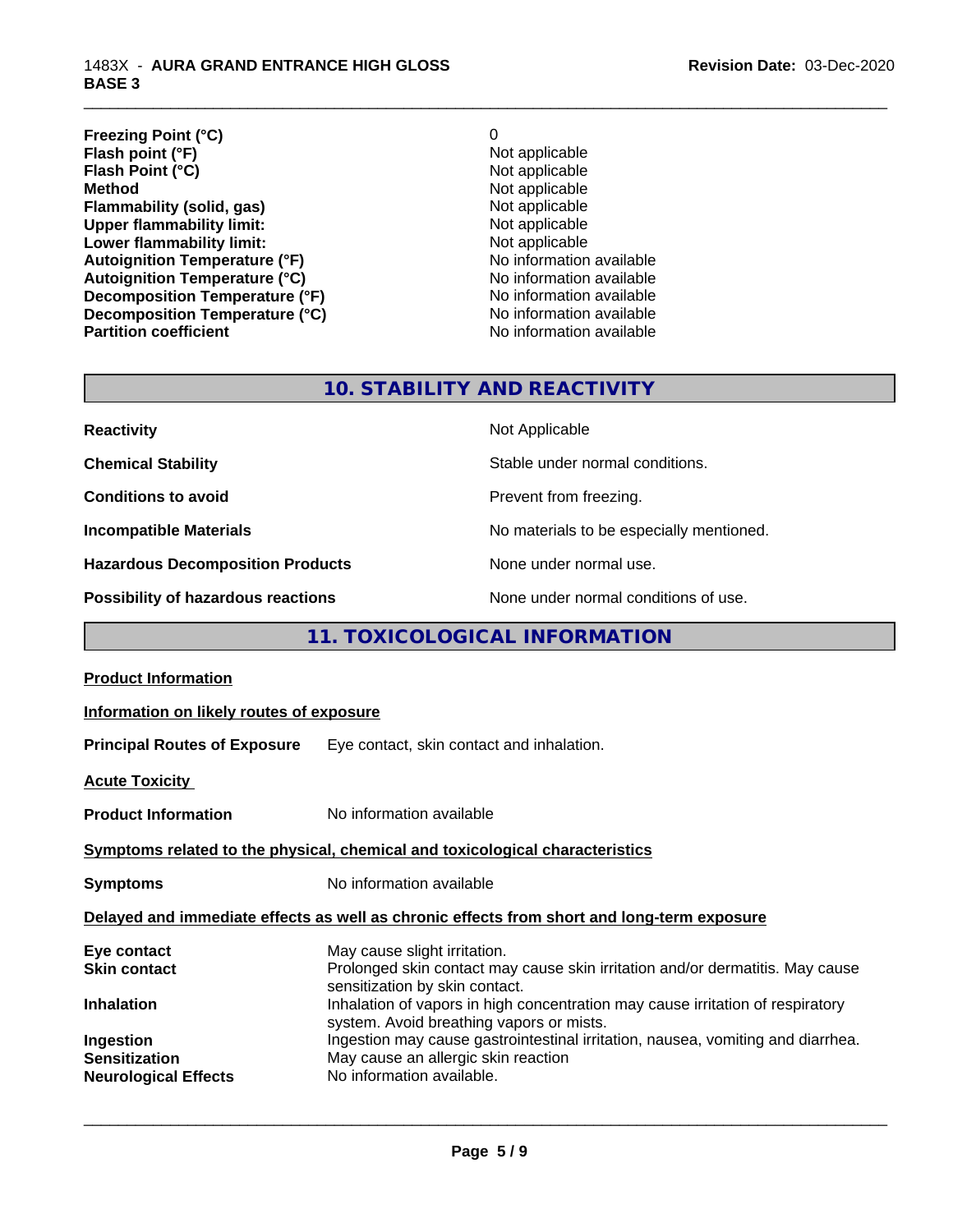| <b>Mutagenic Effects</b>        | No information available. |
|---------------------------------|---------------------------|
| <b>Reproductive Effects</b>     | No information available. |
| <b>Developmental Effects</b>    | No information available. |
| <b>Target organ effects</b>     | No information available. |
| <b>STOT - single exposure</b>   | No information available. |
| <b>STOT - repeated exposure</b> | No information available. |
| Other adverse effects           | No information available. |
| <b>Aspiration Hazard</b>        | No information available  |

**Numerical measures of toxicity**

#### **The following values are calculated based on chapter 3.1 of the GHS document**

#### **ATEmix (oral)** 205248 mg/kg

#### **Component Information**

| Chemical name                  | Oral LD50           | Dermal LD50           | Inhalation LC50     |
|--------------------------------|---------------------|-----------------------|---------------------|
| Titanium dioxide               | > 10000 mg/kg (Rat) |                       |                     |
| 13463-67-7                     |                     |                       |                     |
| Tetramethyl-5-decyne-4,7-diol, | > 500 mg/kg (Rat)   | > 1000 mg/kg (Rabbit) | > 20 mg/L (Rat) 1 h |
| $2,4,7,9-$                     |                     |                       |                     |
| 126-86-3                       |                     |                       |                     |

\_\_\_\_\_\_\_\_\_\_\_\_\_\_\_\_\_\_\_\_\_\_\_\_\_\_\_\_\_\_\_\_\_\_\_\_\_\_\_\_\_\_\_\_\_\_\_\_\_\_\_\_\_\_\_\_\_\_\_\_\_\_\_\_\_\_\_\_\_\_\_\_\_\_\_\_\_\_\_\_\_\_\_\_\_\_\_\_\_\_\_\_\_

#### **Chronic Toxicity**

#### **Carcinogenicity**

*The information below indicateswhether each agency has listed any ingredient as a carcinogen:.*

| <b>Chemical name</b>    | <b>IARC</b>               | <b>NTP</b> | <b>OSHA</b> |
|-------------------------|---------------------------|------------|-------------|
|                         | .<br>2B<br>Possible Human |            | Listed      |
| 'Titanium<br>m dioxide. | Carcinoɑen                |            |             |

• Although IARC has classified titanium dioxide as possibly carcinogenic to humans (2B), their summary concludes: "No significant exposure to titanium dioxide is thought to occur during the use of products in which titanium dioxide is bound to other materials, such as paint."

#### **Legend**

IARC - International Agency for Research on Cancer NTP - National Toxicity Program OSHA - Occupational Safety & Health Administration

**12. ECOLOGICAL INFORMATION**

#### **Ecotoxicity Effects**

The environmental impact of this product has not been fully investigated.

#### **Product Information**

#### **Acute Toxicity to Fish**

No information available

#### **Acute Toxicity to Aquatic Invertebrates**

No information available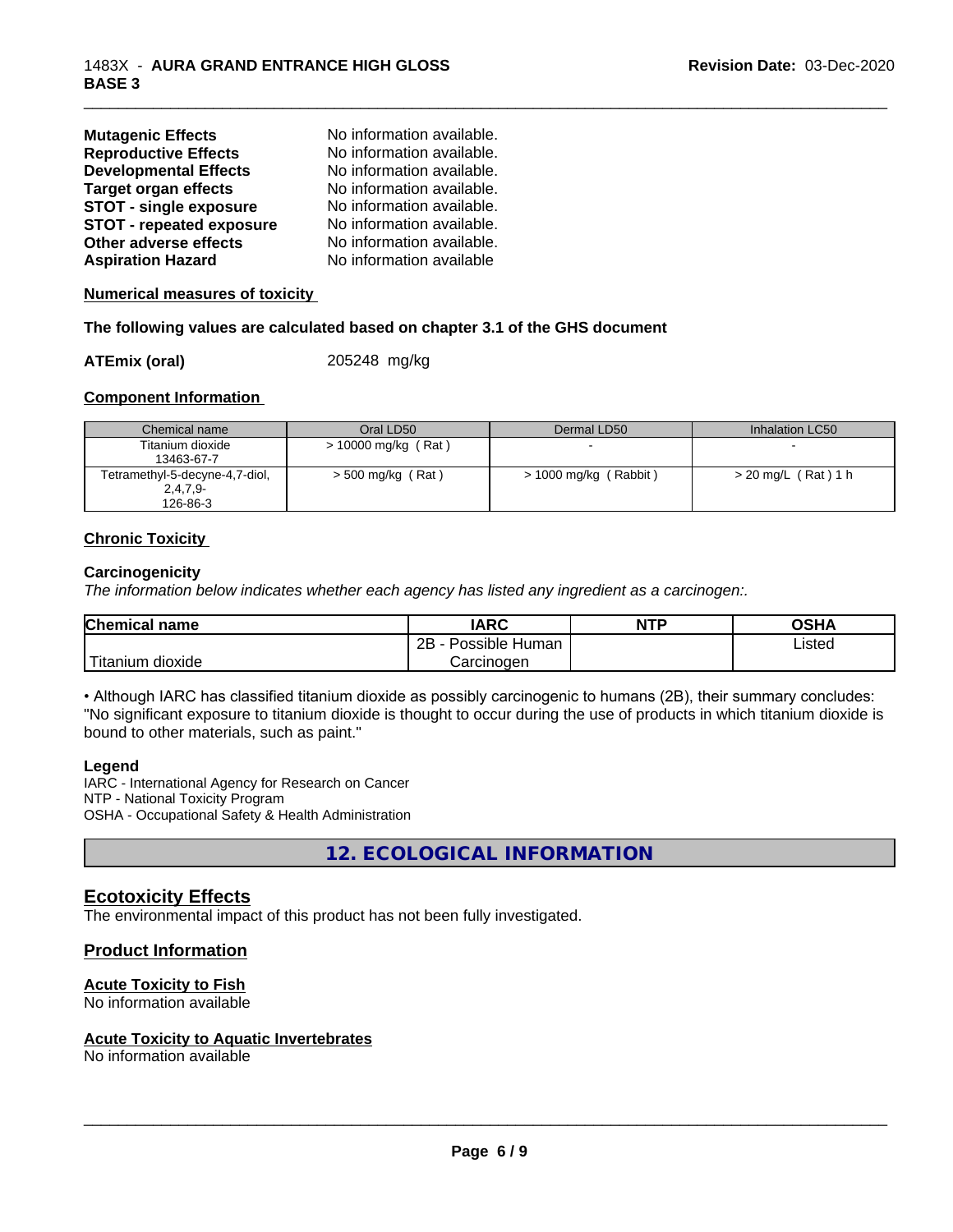\_\_\_\_\_\_\_\_\_\_\_\_\_\_\_\_\_\_\_\_\_\_\_\_\_\_\_\_\_\_\_\_\_\_\_\_\_\_\_\_\_\_\_\_\_\_\_\_\_\_\_\_\_\_\_\_\_\_\_\_\_\_\_\_\_\_\_\_\_\_\_\_\_\_\_\_\_\_\_\_\_\_\_\_\_\_\_\_\_\_\_\_\_

#### **Acute Toxicity to Aquatic Plants**

No information available

#### **Persistence / Degradability**

No information available.

#### **Bioaccumulation**

No information available.

#### **Mobility in Environmental Media**

No information available.

#### **Ozone**

No information available

#### **Component Information**

#### **Acute Toxicity to Fish**

Titanium dioxide  $LC50:$  > 1000 mg/L (Fathead Minnow - 96 hr.) Tetramethyl-5-decyne-4,7-diol, 2,4,7,9- LC50: 42 mg/L (Carp (Cyprinus carpio) - 24 hr.)

#### **Acute Toxicity to Aquatic Invertebrates**

Tetramethyl-5-decyne-4,7-diol, 2,4,7,9- LC50: 91 mg/L (Daphnia magna - 48 hr.)

#### **Acute Toxicity to Aquatic Plants**

Tetramethyl-5-decyne-4,7-diol, 2,4,7,9- EC50: 82 mg/L (Algae (Selenastrum capricornutum) - 72 hrs.)

|                              | 13. DISPOSAL CONSIDERATIONS                                                                                                                                                                                               |
|------------------------------|---------------------------------------------------------------------------------------------------------------------------------------------------------------------------------------------------------------------------|
| <b>Waste Disposal Method</b> | Dispose of in accordance with federal, state, and local regulations. Local<br>requirements may vary, consult your sanitation department or state-designated<br>environmental protection agency for more disposal options. |
|                              | 14. TRANSPORT INFORMATION                                                                                                                                                                                                 |
| <b>DOT</b>                   | Not regulated                                                                                                                                                                                                             |
| <b>ICAO/IATA</b>             | Not regulated                                                                                                                                                                                                             |
| <b>IMDG/IMO</b>              | Not regulated                                                                                                                                                                                                             |
|                              | 15. REGULATORY INFORMATION                                                                                                                                                                                                |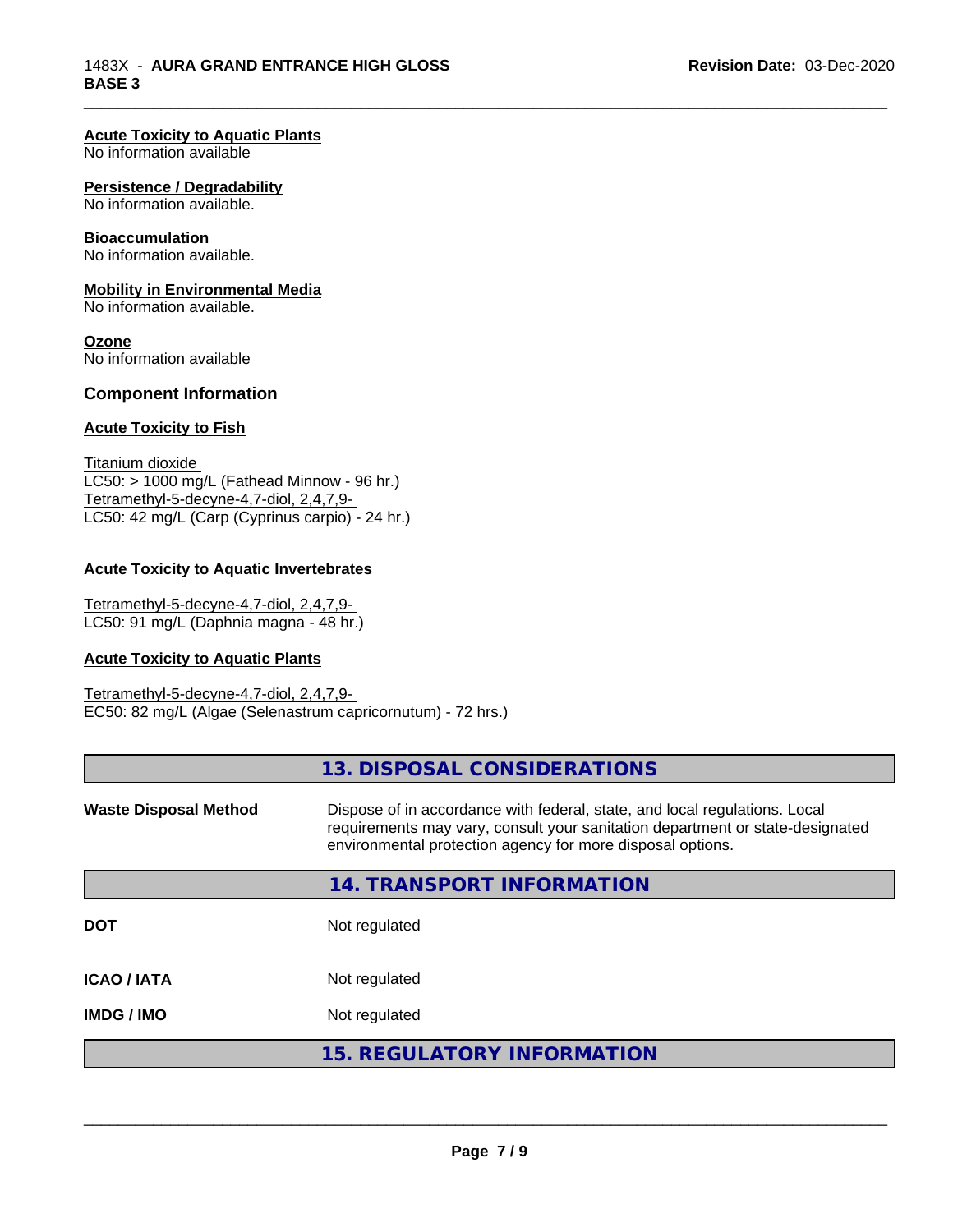### **International Inventories**

| <b>TSCA: United States</b> | Yes - All components are listed or exempt. |
|----------------------------|--------------------------------------------|
| <b>DSL: Canada</b>         | No - Not all of the components are listed. |

## **Federal Regulations**

| SARA 311/312 hazardous categorization |                            |
|---------------------------------------|----------------------------|
| المستوصف والملاحظ والمستحدث           | $\mathcal{L}_{\mathbf{a}}$ |

| Acute health hazard               | Yes |
|-----------------------------------|-----|
| Chronic Health Hazard             | Nο  |
| Fire hazard                       | Nο  |
| Sudden release of pressure hazard | Nο  |
| Reactive Hazard                   | Nο  |

#### **SARA 313**

Section 313 of Title III of the Superfund Amendments and Reauthorization Act of 1986 (SARA). This product contains a chemical or chemicals which are subject to the reporting requirements of the Act and Title 40 of the Code of Federal Regulations, Part 372:

\_\_\_\_\_\_\_\_\_\_\_\_\_\_\_\_\_\_\_\_\_\_\_\_\_\_\_\_\_\_\_\_\_\_\_\_\_\_\_\_\_\_\_\_\_\_\_\_\_\_\_\_\_\_\_\_\_\_\_\_\_\_\_\_\_\_\_\_\_\_\_\_\_\_\_\_\_\_\_\_\_\_\_\_\_\_\_\_\_\_\_\_\_

*None*

#### **Clean Air Act,Section 112 Hazardous Air Pollutants (HAPs) (see 40 CFR 61)**

This product contains the following HAPs:

*None*

## **US State Regulations**

#### **California Proposition 65**

**A** WARNING: Cancer and Reproductive Harm– www.P65warnings.ca.gov

#### **State Right-to-Know**

| ---<br>$\cdots$<br>name<br><br>u | м.<br>мю<br> | <b>Nev</b> | . |
|----------------------------------|--------------|------------|---|
| dioxide<br>I itanıum             |              |            |   |

**Legend**

X - Listed

| <b>16. OTHER INFORMATION</b>                                                                               |           |                        |                      |          |  |
|------------------------------------------------------------------------------------------------------------|-----------|------------------------|----------------------|----------|--|
| $HMIS -$                                                                                                   | Health: 1 | <b>Flammability: 0</b> | <b>Reactivity: 0</b> | $PPE: -$ |  |
| <b>HMIS Legend</b><br>0 - Minimal Hazard<br>1 - Slight Hazard<br>2 - Moderate Hazard<br>3 - Serious Hazard |           |                        |                      |          |  |